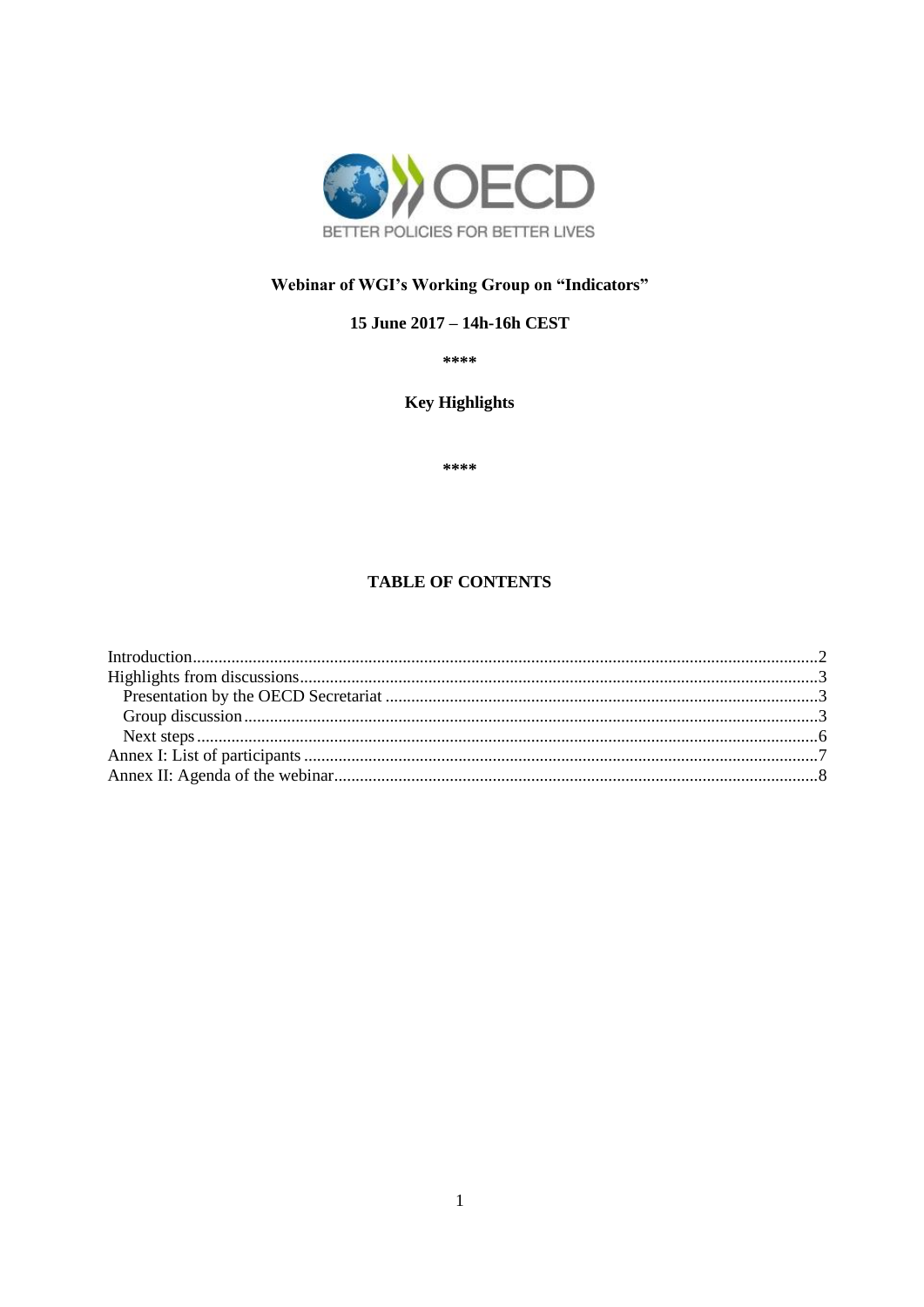#### <span id="page-1-0"></span>**Introduction**

1. The webinar aimed to discuss the results of the pilot-test of the OECD Water Governance Indicators with the members of the Working Group on Indicators. Eleven pilot-testers from OECD and non-OECD countries volunteered to carry out this exercise at national, regional and basin level between May and June 2017. A total of 33 institutions took part to the webinar (see Annex I).

2. First, the OECD Secretariat provided an **overview of the process** that has led to the indicator framework that was subject to pilot testing. The bottom-up process started in April 2014 at the  $3<sup>rd</sup>$  OECD Water Governance Initiative (WGI) Meeting. A preliminary step consisted in developing an [Inventory](https://www.oecd.org/cfe/regional-policy/Inventory_Indicators.pdf) to take stock of existing indicators and measurement frameworks on water governance. A first indicator framework was discussed at the 6th OECD WGI meeting (November 2015, Paris) and revised by the 7th WGI meeting (June 2016, The Hague). In November 2016, members of the Working Group on Indicator gathered into a webinar (see summary [here\)](https://www.oecd.org/cfe/regional-policy/Summary-Webinar-Indicators-15Nov16.pdf) to discuss the 60+ suggestions on indicators collected prior to the webinar, on the basis of a template prepared by the OECD Secretariat. Feedback and comments received from WGI members were included in a revised version, which was discussed in at the 8th WGI Meeting (Rabat, 12-13 January 2017).

3. Following the  $8<sup>th</sup>$  WGI Meeting, the Secretariat focussed on the following: 1) provided clarification on the **objectives** of the work: it consists in a self-assessment tool aiming at triggering dialogue amongst governmental and non-governmental stakeholders on water governance. It is not a tool for systemic monitoring and reporting, instead it is based on a voluntary approach, whereby interested counties, regions, basins and cities can assess their water governance system in place and discuss expectations for the future. The Indicator Framework will not be used to benchmark countries' performances; 2) **Simplified and streamlined** the indicator framework: compared to previous version the indicator framework, the revised version encompasses three components: one based on 36 indicators selected amongst the 250 originally proposed, measured by means of a traffic light system and other two components as complementary material. Component 2 consists of a checklist containing 100+ questions to guide the discussion on water governance beyond the indicators included in the traffic light system. Component 3 contains 36 quantitative indicators to allow for data visualisation that will feature in country/ basin/ region/ city water governance profiles to be published in the final OECD report "Water Governance at a Glance" (2018).

4. In April 2017, the Secretariat launched a call for applications to pilot-test the proposed indicator framework, in order to assess, amongst others, its robustness and relevance. A total of 12 pilot testers were selected and advised to carry out the exercise through multi-stakeholders workshops. Pilot test workshops have been conducted in May/ June 2017 by 11 pilot-testers at different scales (Table 1)<sup>1</sup>. Following the pilot-test, the indicator framework will be revised and discussed at the 9<sup>th</sup> WGI Meeting to be held in Paris on 3-4 July 2017. This will conclude the first phase of the pilot test and open the second one, consisting in data collection on the basis of the revised indicator framework.

| <b>Authority</b>         | Scale    | Pilot name            | Country  | Workshop |
|--------------------------|----------|-----------------------|----------|----------|
| Selangor Water Authority | Basin    | Selangor              | Malaysia | 25 May   |
| Sebou River Basin Agency | Basin    | Sebou                 | Morocco  | 18 May   |
| WWF Colombia             | Basin    | Rio Nare in Antioquia | Colombia | $30$ May |
| National Water Authority | National | Peru                  | Peru     | 30 May   |

|  | Table 1. Pilot testers of the OECD Water Governance Indicator Framework |  |  |  |  |
|--|-------------------------------------------------------------------------|--|--|--|--|
|--|-------------------------------------------------------------------------|--|--|--|--|

  $1$  The remaining pilot-test to be carried out in Kinshasa (DRC) will be carried out on 29 June 2017, with the support of GWP, and the outcomes will be reported at the 9th WGI meeting.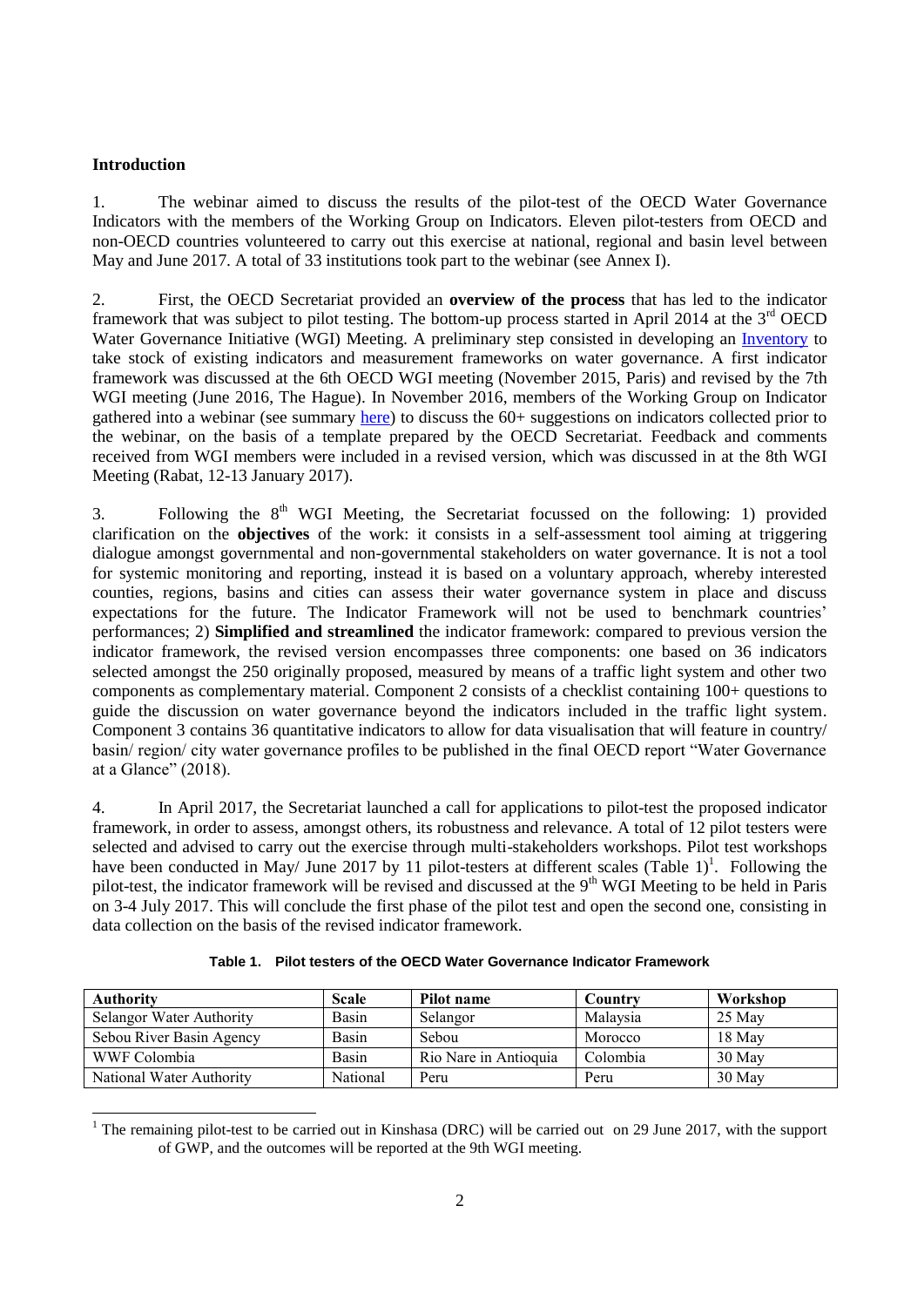| International Secretariat for Water   | Basin    | Rimac               | Peru        | 10 And 17 May |
|---------------------------------------|----------|---------------------|-------------|---------------|
| <b>Association of Water Utilities</b> | Basin    | Segura              | Spain       | 7 June        |
| Jucar Hydrographic confederation      | Basin    | Jucar               | Spain       | 1 June        |
| <b>Scottish Government</b>            | Region   | Scotland            | Scotland    | 25 May        |
| National Water Authority              | National | Cabo Verde          | Cabo Verde  | 26 May        |
| Association for Water & Gas           | National | Austria             | Austria     | 23 May        |
| Global Water Partnership              | City     | Kinshasa            | RDCongo     | 29 June       |
| <b>Deltares</b>                       | Province | Eindhoven & Helmond | Netherlands | 24 May        |

### <span id="page-2-0"></span>**Highlights from discussions**

#### <span id="page-2-1"></span>*Presentation by the OECD Secretariat*

<span id="page-2-2"></span>5. The OECD Secretariat presented the main findings of the 1<sup>st</sup> phase of the pilot-tests based on the reporting back by the pilot-testers.

6. First, there was a **unanimous consensus** among pilot-testers with regards to the **Traffic Light System as a useful methodology** to reflect the existence and the level of implementation of water governance dimensions. Pilot-testers argued that it is easy to understand, helps to prioritise actions, and is an effective and structured form of organising stakeholders' inputs. Some difficulties were encountered in finding a consensus amongst stakeholders on the level of implementation of given governance dimensions. The **large number of nuances** per indicator was signalled as the main impediment to agree on just one colour of the traffic light. Pilot-testers suggested some alternatives to overcome this difficulty, including the use of the DPSIR methodology, smiley and sad faces, weight the scale prior to evaluating the indicator, and more disaggregated indicators.

7. Second, there was a wide agreement (80% of pilot-testers) on the **5 options in the traffic light system** for assessing policy frameworks, institutions and instruments. Pilot-testers pointed out that there is a **tendency towards the yellow option** due to the intrinsic characteristics of water governance (i.e. no dimension of governance is perfectly designed and implemented). Many suggestions were put on the table to deal with this issue, including: introducing an additional category, and colour, between "partly implemented" and "functioning"; dividing each colour into three categories or sub-levels; specifying "unanimously adopted by stakeholders" (or not) in each indicator; or defining rules a priori to decide the colour, among others. A total of 50% of pilot testers agreed on the need of more guidance on the colour categorisation, as well as on the use and implementation of the indicator framework. Others claimed that self-assessment and free interpretation of some aspects of the indicator framework provide more flexibility for dialogue, but also less comparability. Thus, the main message was that there is a need to **find a balance**  between how prescriptive the framework is and how open for interpretation.

8. A total of 73% of pilot-testers considered that the indicators proposed in the traffic light system are **relevant to all scales** (e.g. national, basin, regional, local). Evaluating this aspect of the indicator framework showcased the "multi-level" nature of water governance, however some pilot-testers expressed that the framework **seems more valid at national level**. In particular, it was claimed that it is difficult to apply it at the local scale. Other pilot-testers signalled that **some of the indicators mixed scales** in a particular governance dimension. For instance, it was observed that while indicators under the "policy framework" and "instruments" clusters could be valid for any scale, the cluster on "institutions" seem to be referring predominantly to the national scale. Moreover, **90% of the pilot-testers claimed that the indicators were relevant to all water management functions (e.g. water services, water resources, water disasters)**.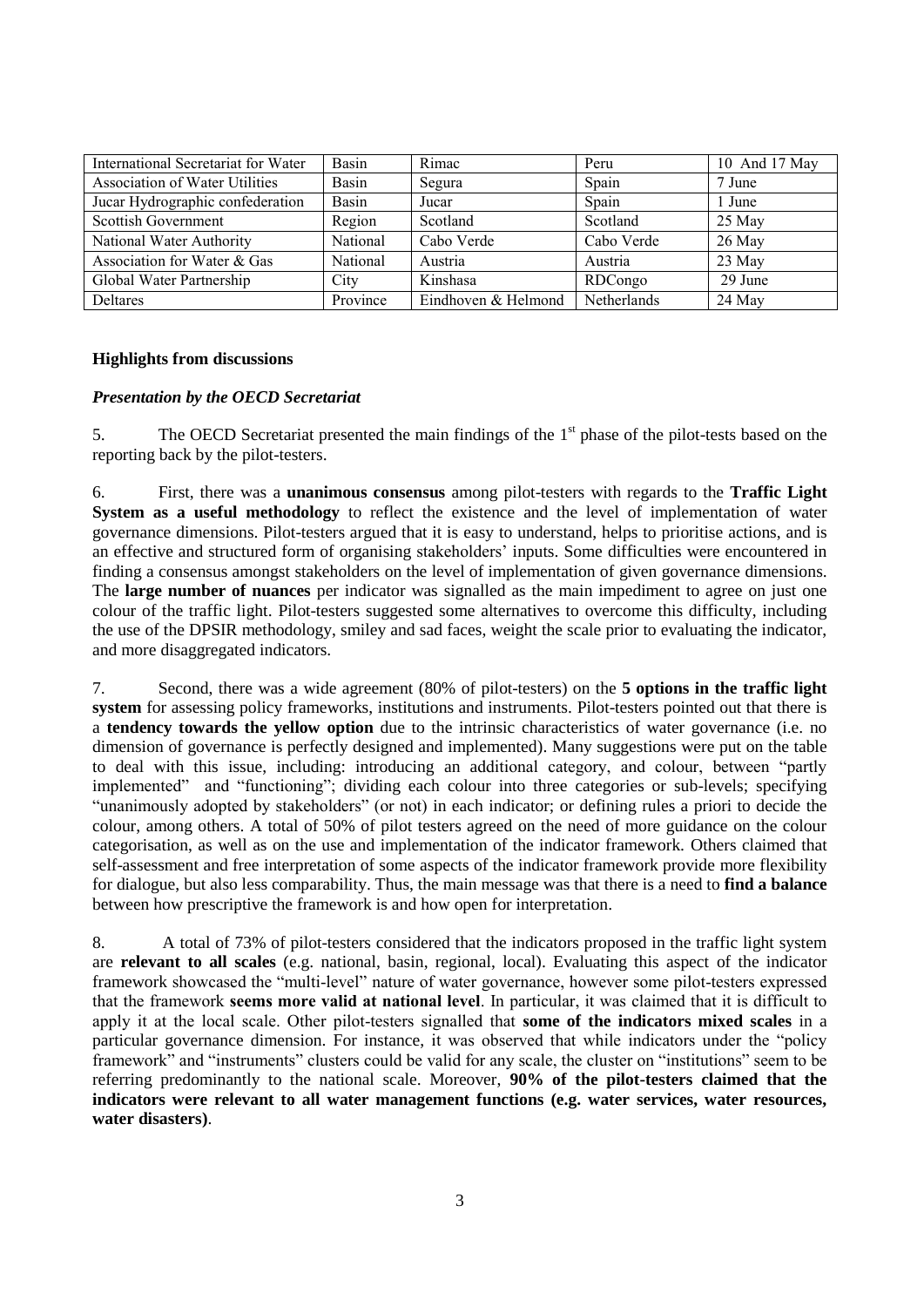9. A total of 70% of pilot testers agreed that the traffic light should not only provide a static picture of the current performance but also an indication of the expected **trends** over the coming 3 years. However, it was claimed that 3 years might be a short period to perceive relevant changes, and the proposal was to extend to 5 years (short-term) and/or 10 years (long-term).

10. **Component 2** was considered by 78% of pilot-testers a useful complementary tool to the traffic light system. Some issues raised with regards to the checklist are: its length, some duplication with the traffic light, and the need to establish a clear link between the indicators of the traffic light and the questions of the checklist. **Component 3** was considered relevant to provide for data visualisation in a given city, basin, region, or country by 80% of the pilot-testers. Pilot-testers stressed that for these indicators to be useful they have to be clear and meaningful. They should avoid overwhelming countries with data collection by building on existing databases, such as the SDGs monitoring programme, World Bank, etc. Pilot-testers also warned that depending on the country, data might only be available at certain scales.

11. In terms of content, the traffic light system was reported to be **fit-for-purpose as a tool for dialogue on water governance** as well as a consistent framework able to track changes over time. However, 45% of pilot-testers found **some dimension of the traffic light not clearly understandable**. For instance, it was highlighted that some dimensions leave too much room for interpretation, are too complex, or that there is no clear cut between institutions and instruments. **It was emphasised again that the yellow colour raises doubts** when it comes to evaluate the indicators. There were also contradicting suggestions such as aggregating indicators into 12 overarching indicators versus disaggregating into more indicators by using the checklist. Moreover, 64% of pilot-testers signalled that they **will need to produce new data to document the checklist and supply the quantitative indicators**.

12. With regards to the process, pilot-testers reported that the available **human resources were sufficient** to carry out the pilot-test, however additional finacial resources would have helped the overall organisation of the workshops. Mostly, workshops were half-day long. This time was not enough to cover the entire exercise given the complexity of the discussions. Pilot testers signaleed the absence of some categories of stakholders in the discussion, such as the private sector, including hydropower. The pilottesters then identified key challenges to successfully carry out the process. Among these, the existence of **asymmetries of information and knowledge among stakeholder groups** was highlighted as one of the most prominent. The latter hindered the active involvement of some stakeholder groups in the discussions. Finally, most pilot-testers claimed that pilot-testing the indicator framework was a **useful exercise to selfassess the water governance system** (82%), and it also helped to **find ways forward for improvements**  (73%) by stimulating dialogue or will do in the future.

13. In conclusion there was an **overall support** of the indicator framework as proposed. However, for **component 1**, there was a call for further clarity in the definition of the indicator and in its composition. For **component 2** there was a call for a more explicit link with component 1; for **component 3** there were several proposals to add indicators to the provide list, while distinguishing between water management and water governance indicators. Pilot testers agreed that the self-assessment should take into account all the Principles in once (rather that carrying out separated analysis on selected Principles only); and that there is the need of a glossary with definitions.

#### *Group discussion*

14. Participants shared some comments on the **pilot-test outcomes** and **results**. First, it was pointed out that the **local level** was the least represented in the pilot-test. Participants also wondered whether **disaggregate data** on the results of the pilot-tests would be made available, such as across government levels, categories of stakeholders, etc. There was a call for caution against the risk of using the "**not**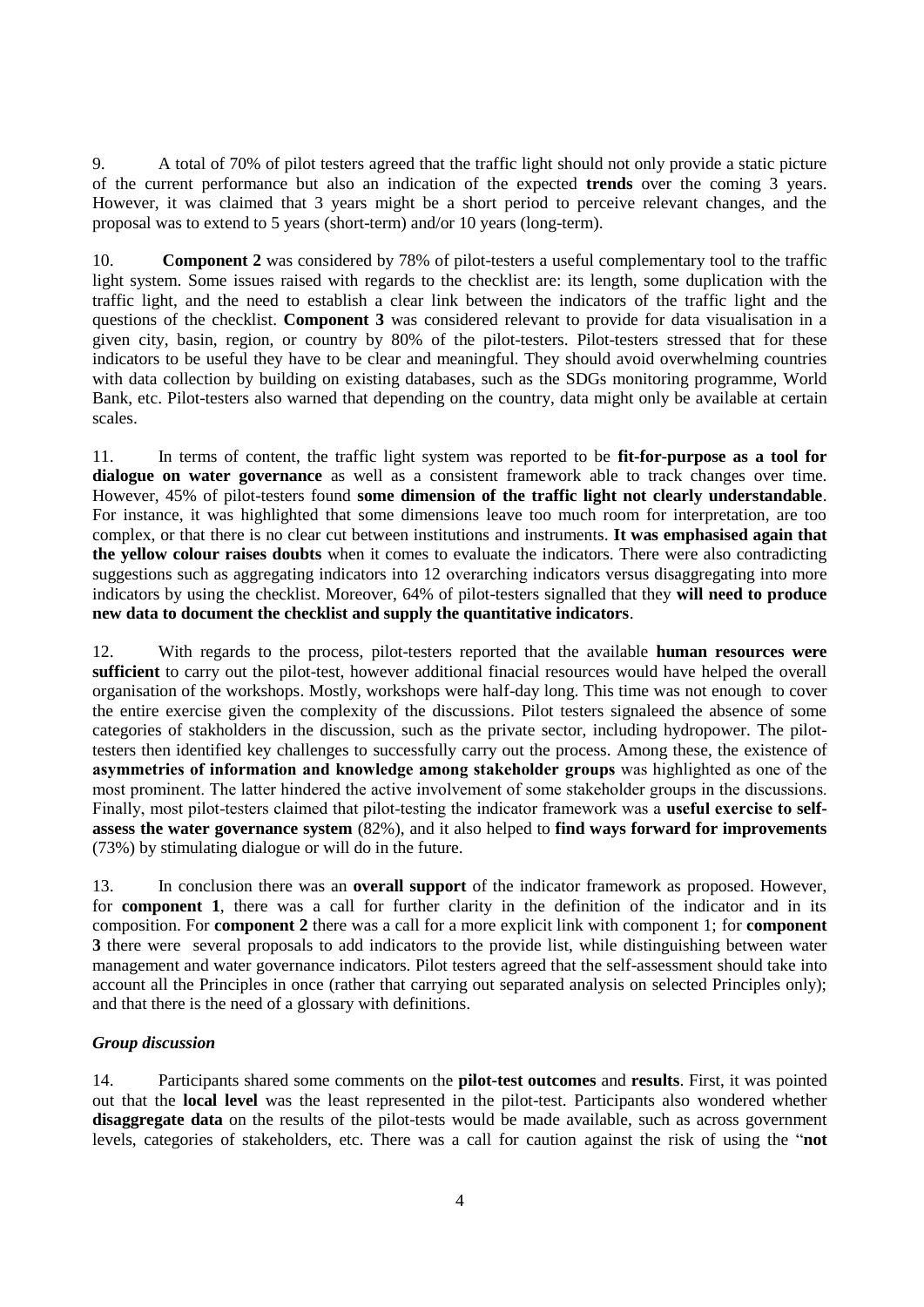**applicable**" category of the traffic light system as an excuse to avoid discussing certain issues. Hence, the not applicable option should be justified. Indeed, discussions on the draft indicators should not be politicised, but rather build understanding and capacity among stakeholders to strengthen the legitimacy of a given water governance system.

15. Pilot-testers (Cabo Verde, Austria, Malaysia, Peru, Sebou River Basin [Morocco]) took the floor to share their experience and lessons learned:

- ‒ They all welcomed the **fruitful, and useful, debates** that took place among stakeholders on the draft indicator framework.
- ‒ They explained that most of the discussions focused on the **traffic light system**, while feedback on the other 2 components (checklist and quantitative indicators) was provided in written, for lack of time during the workshop.
- ‒ They underlined the importance of providing **enough time** to have in-depth discussion on the indicators, especially as a greater number of stakeholders involved requires more time to find a consensus (e.g. Cabo Verde plans to allocate 3 days for the  $2<sup>nd</sup>$  phase on filling-in the indicator framework).
- ‒ They pointed out that **consensus could not be found** on all topics, and the latter will be revisited during the  $2<sup>nd</sup>$  phase, when stakeholders will be asked to provide evidence to back their assessment. It was underlined that finding full consensus on the static assessment should not be considered the ultimate goal, but rather encourage stakeholders to reach a consensus on what the ways forward should be.
- ‒ They found that the **checklist** has some redundancies with the traffic light system, but overall it was very useful to sort out contentious issues.
- ‒ They consider the indicator framework to be sophisticated, thus it requires **time and detailed information** for stakeholder to fully grasp its meaning. But there is also a risk of oversimplifying the indicator framework, thus a balance needs to be found.

16. Participants all agreed that the pilot-tests provided a **reality check** to move forward, and confirmed the pertinence of the methodology. They also shared some suggestions of **improvements** on the content/methodology of indicators:

- ‒ **Key definitions** could be added to the draft indicator framework, for instance to clarify the distinction between water management and water governance.
- ‒ Some indicators are composed of **several variables**, making it hard for stakeholders to reach a single colour in the traffic light. By the same token, it is difficult to reach an assessment (e.g. a given colour in the traffic-light system) at national level that takes into account the **diversity of situations** within a country (e.g. river basins in Peru face different governance challenges, etc.).
- ‒ Additional guidance on the methodology, **how to use the indicators,** and where do find existing data would help, building for instance on existing frameworks such as the GLAAS report and WIN's Integrity Scans.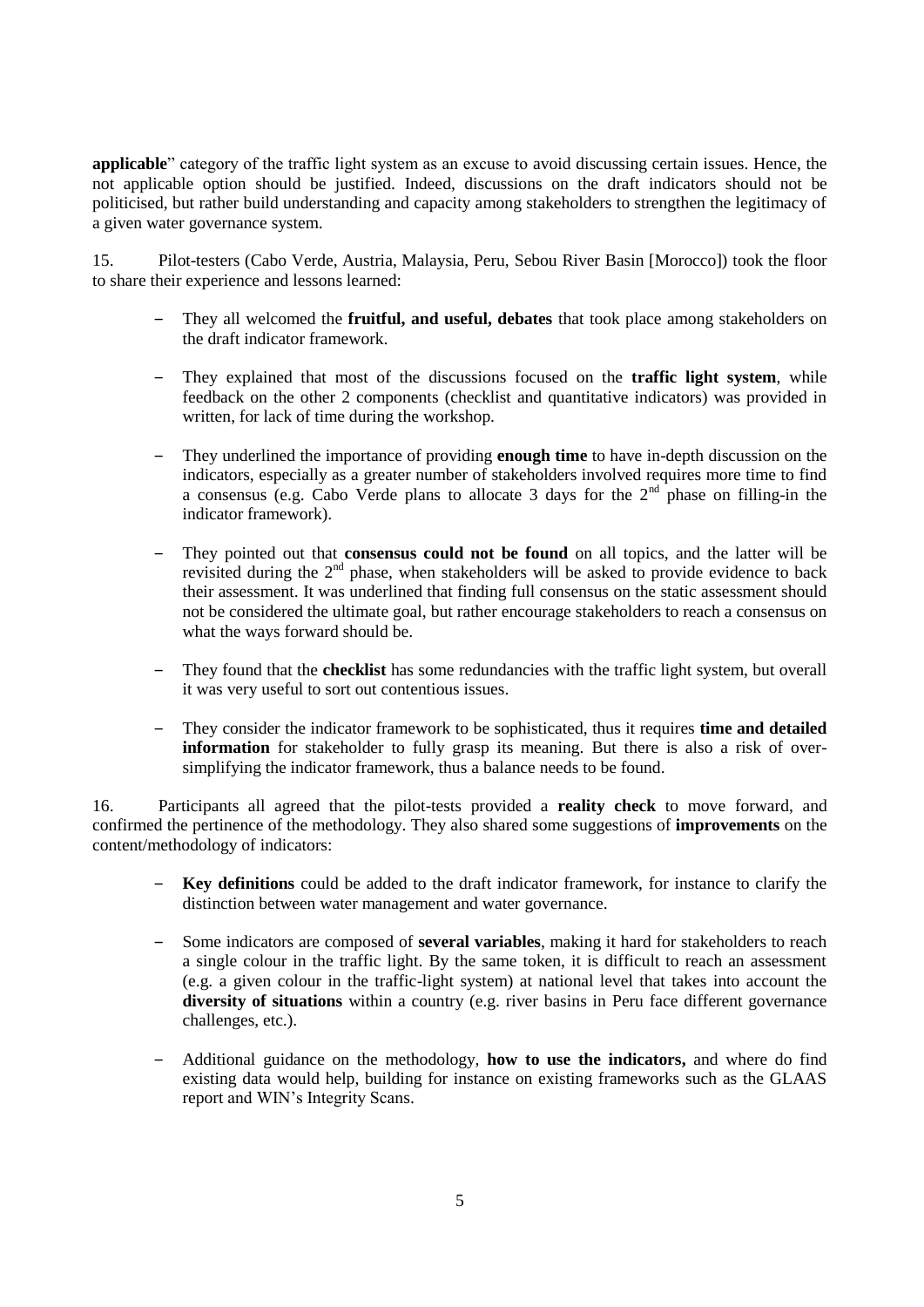- ‒ It should be specified how regularly the assessment exercise will be carried out from now on, such as every 3 years to launch each edition of *Water Governance at a Glance* at the World Water Forum.
- ‒ It was suggested to involve **"observers"** (i.e. stakeholders from outside the pilot-test areas) in the discussion on the indicators for the 2<sup>nd</sup> phase, to provide an external view and expertise to the assessment exercise, but not be considered as "watchdogs".
- ‒ It was also suggested to build synergies with **other on-going monitoring processes** (e.g. related to SDG 6.5 on IWRM, etc.), to ensure coherence and complementarities. One way forward would be to liaise with countries pilot-testing both the monitoring mechanisms for SDG 6 and the draft water governance initiative (e.g. Peru, Netherlands). The OECD Secretariat reminded participants that these processes are running in parallel with different objectives and timelines. Nonetheless, organisations involved (UN-Water, WHO, UNEP OECD) are liaising to seek possible synergies.
- ‒ It was proposed to link the work of the Indicator Working Group more closely with the activities of the Best Practice Working Group, including by using the **water governance "stories"** that were collected to illustrate some of the governance challenges revealed through the indicators. Indeed, pilot-testers reported that stakeholders involved in the pilot-test were eager to learn from other countries, basins, cities conducting a similar exercise, particularly looking for solutions to challenges they could not solve themselves. Practical experiences illustrated by the water governance stories will be useful in this effort.

17. Participants explained their **expectations** for the 9<sup>th</sup> WGI meeting (3-4 July) and suggested for instance that the Working Group break-out discussion should be an opportunity for pilot-testers to **share some lessons learned from organising and conducting workshops** on the indicators, which could be useful for other institutions considering taking part in the  $2<sup>nd</sup>$  phase on collecting data.

18. Finally, some participants who did not contributed to the pilot-test signalled their interest to take part in the 2<sup>nd</sup> step on filling the indicators, including the Turkish Water Institute.

#### <span id="page-5-0"></span>*Next steps*

The Secretariat briefly introduced the main milestones for the Indicator Framework on the road to the World Water Forum in March 2018, Brasilia:

- **June 2017:** revision of the Indicator Framework (components 1, 2, and 3) based on pilot testers feedback
- **3-4 July 2017:** 9<sup>th</sup> meeting of the WGI (Paris)  $2<sup>nd</sup>$  consultation with WGI delegates on the Indicator Framework
- **August 2017:** Revised/Final Indicator Framework
- **September 2017:**  $2^{nd}$  phase of the pilot-test (data collection for the final report)
- **20-21 November 2017:**  $10<sup>th</sup>$  meeting of the WGI (Vienna) peer-review of the *Water Governance at a Glance* draft report
- **March 2018:** Launch of the final Report 8th World Water Forum (Brasilia)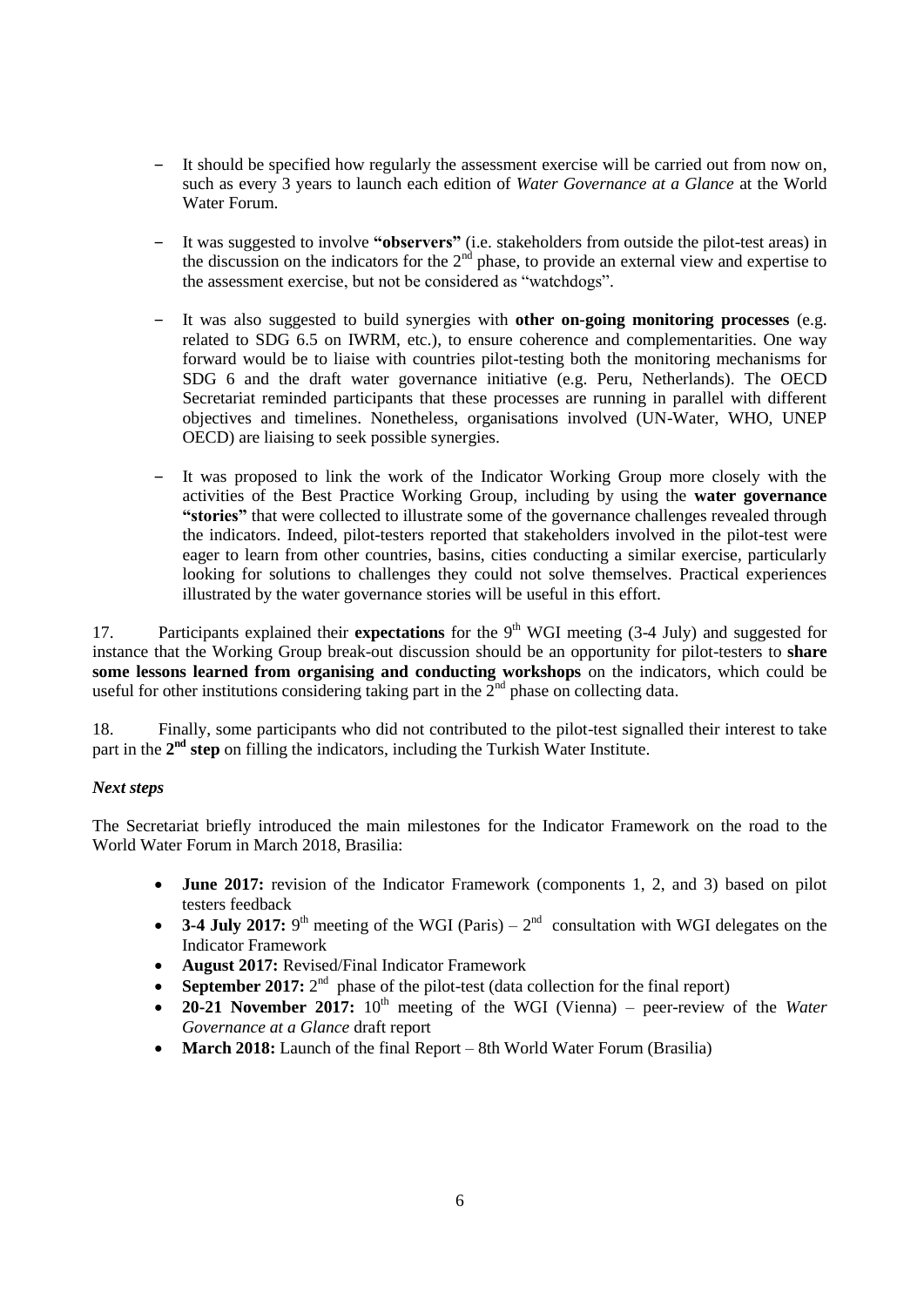# <span id="page-6-0"></span>**Annex I: List of participants**

| <b>First Name</b> | <b>Last Name</b> | Institution                                            |
|-------------------|------------------|--------------------------------------------------------|
| Tadashige         | Kawasaki         | NARBO / Japan Water Agency                             |
| Dean              | Muruven          | <b>WWF-International</b>                               |
| Elsa              | Favrot           | <b>ENGIE</b>                                           |
| Teun              | Bastemeijer      | <b>WIN</b>                                             |
| Carolina          | Latorre          | The International Water Association                    |
| Osman             | <b>Tikansak</b>  | <b>SUEN</b>                                            |
| <b>Dirk</b>       | Halet            | Vlakwa                                                 |
| Daniel            | Valensuela       | <b>INBO</b>                                            |
| <b>Scott</b>      | Rodger           | Shepherd and Wedderburn                                |
| Samira            | El Haouat        | ABH/SEBOU                                              |
| Gerald            | Ellen            | <b>Deltares</b>                                        |
| Anoeska           | Buijze           | <b>Utrecht University</b>                              |
| Pablo             | Montes Iannini   | <b>WWF</b>                                             |
| Jon               | Rathjen          | <b>Scottish Government</b>                             |
| John              | Dini             | Water Research Commission, South Africa                |
| Marcus            | Heiss            | Association of public services and enterprises Austria |
| Francois          | <b>Brikke</b>    | Global Water Partnership                               |
| Tatiana           | Ortega           | Jucar River Basin Authority                            |
| Larissa           | Varela           | IST (ANAS- Pilot Terter)                               |
| Aparna            | Sridhar          | The Nature Conservancy                                 |
| Lesha             | Witmer           | women for water                                        |
| Maria             | Salvetti         | Sorbonne Business School - Astee                       |
| Michael           | Eichholz         | <b>BGR</b>                                             |
| Alice             | Colson           | <b>IWRA</b>                                            |
| Marina            | Takane           | World Health Organization                              |
| Jorg              | Rehberg          | <b>BDEW</b>                                            |
| Guillermo         | Avanzini         | National Water Authority/ Peru                         |
| Griselda          | Medina           | CONAGUA                                                |
| Pierre Alain      | Roche            | <b>ASTEE</b>                                           |
| Donal             | O'Leary          | Transparency International                             |
| Diana             | Faccio           | Suez                                                   |
| Andrew            | Ross             | ANU                                                    |
| Annette           | Jantzen          | Aqua Publica Europea                                   |